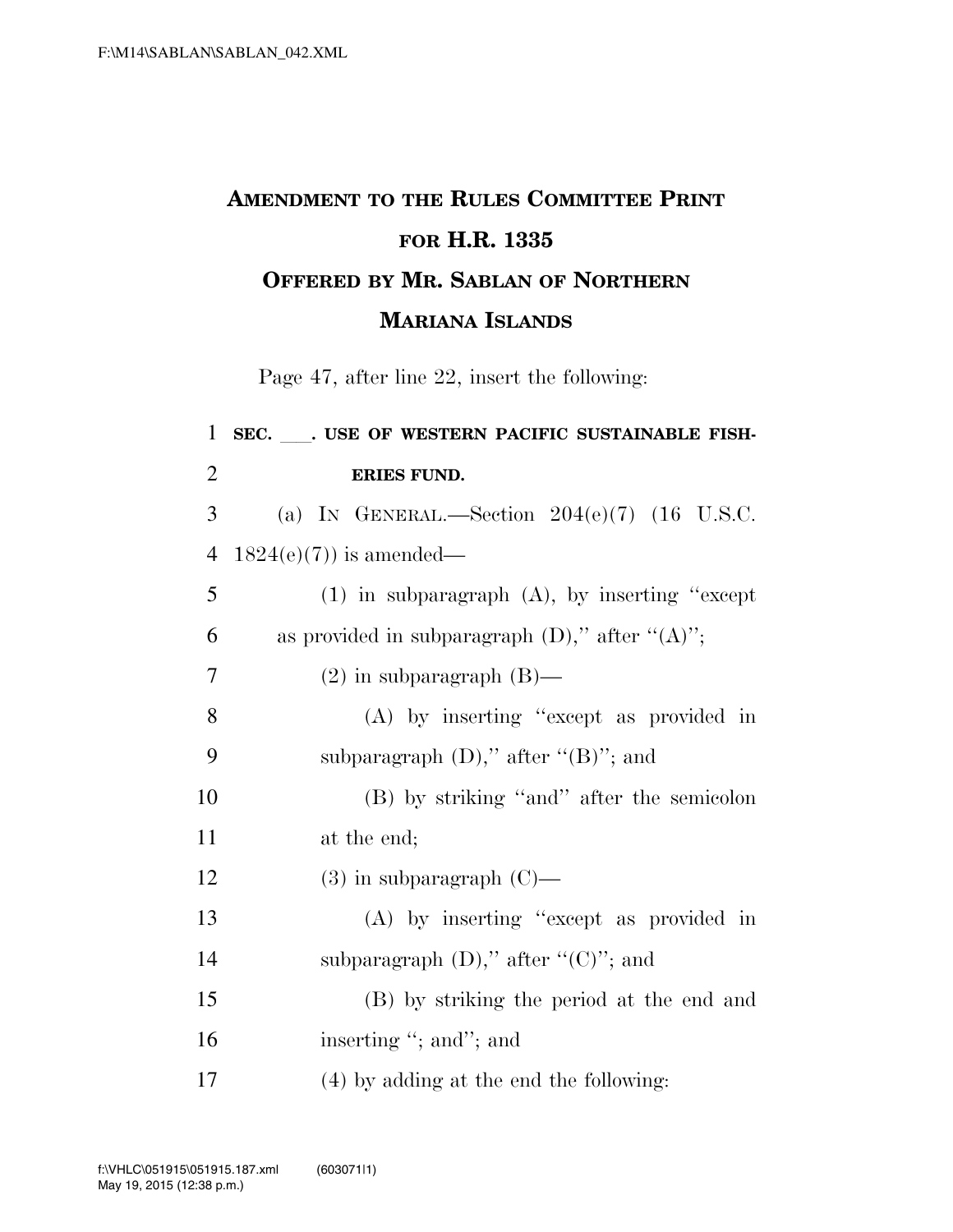$\mathfrak{D}$ 

 $\langle (D) \rangle$  in the case of funds that are attrib- utable to a particular U.S. Participating Terri- tory under section 113 of division B of Public Law 112–55 (125 Stat. 603) and any regula- tion approving or otherwise giving effect to such agreement, or any subsequent agreement, the Treasury of the U.S. Participating Territory to which those funds are attributed under this Act.''.

 (b) CATCH LIMIT ARRANGEMENT FUNDING.—Sec- tion 204(e) (16 U.S.C. 1824(e)) is amended by adding at the end the following:

13 "(9) CATCH LIMIT ARRANGEMENT FUNDING.— Notwithstanding any other provision of this section, the Secretary shall transfer amounts deposited into the Western Pacific Sustainable Fisheries Fund for arrangements pursuant to subsection (a) of section 113 of division B of Public Law 112–55 (125 Stat. 603) that are attributable to a particular U.S. Par- ticipating Territory only to that Territory for imple- mentation of that Territory's marine conservation plan adopted pursuant to this section or to support projects that foster and promote the development of the fishing economy in one or more of the following: